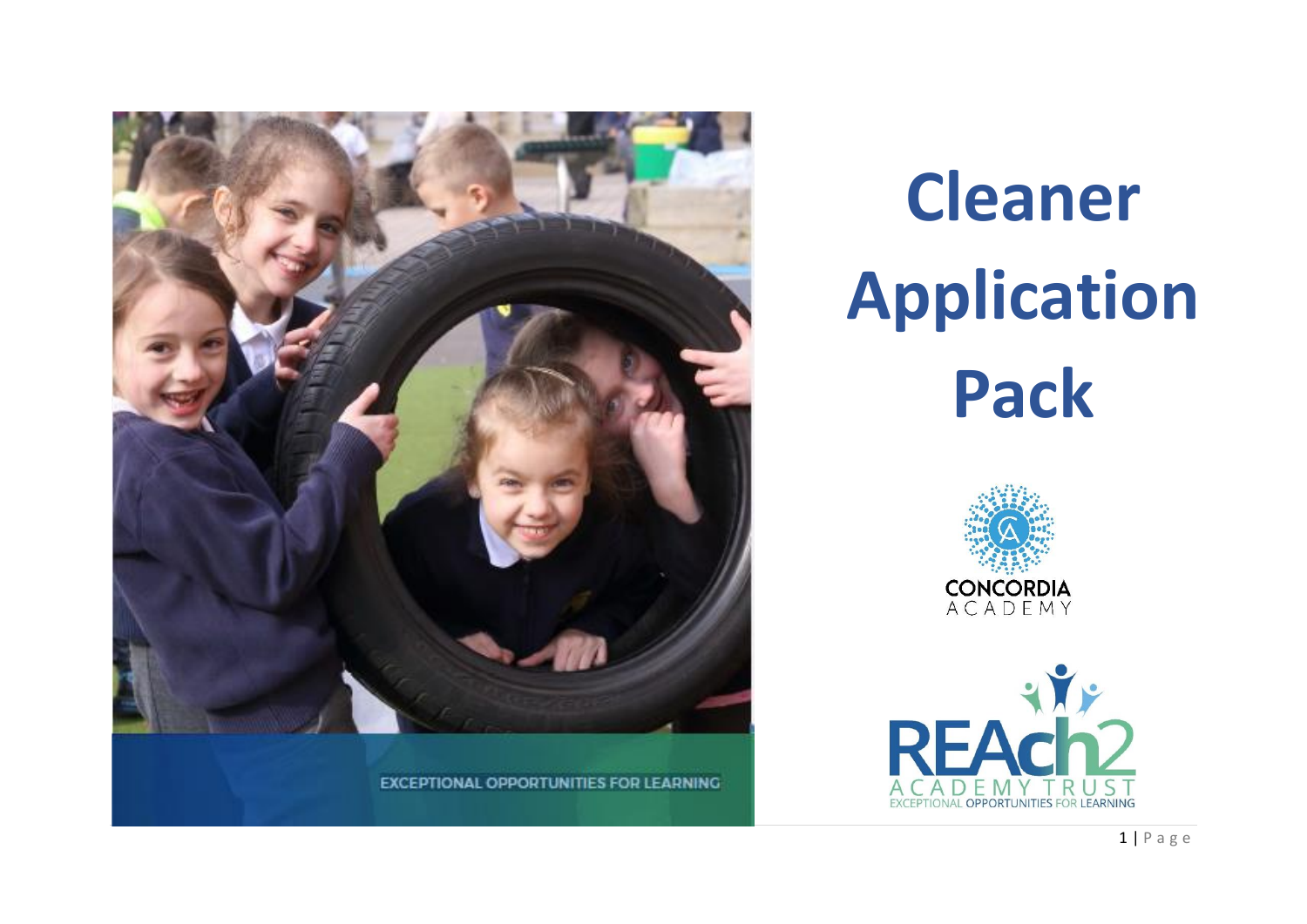### **Contents**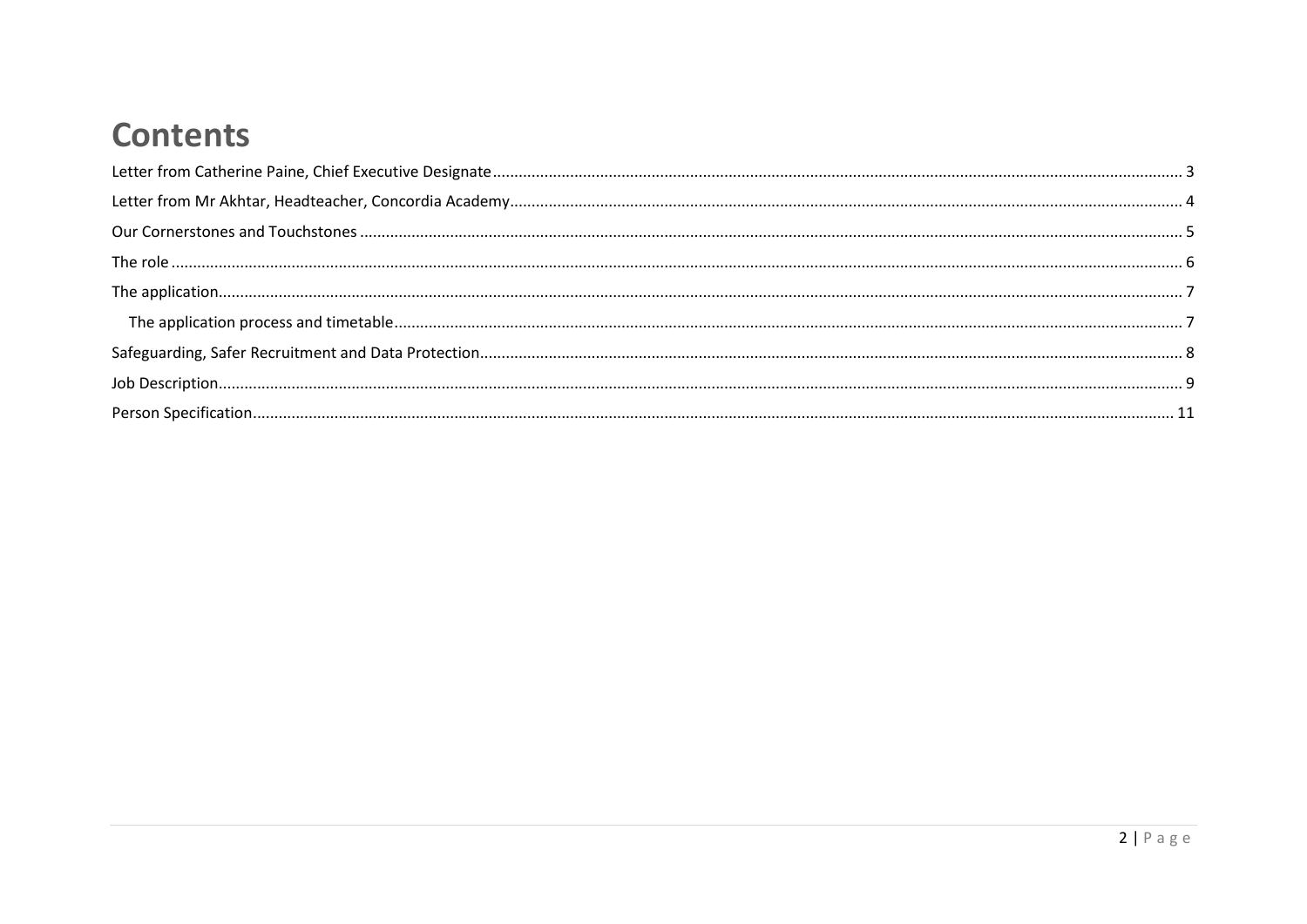### <span id="page-2-0"></span>**Letter from Catherine Paine, Chief Executive Designate**

#### Dear Candidate

Thank you for your interest in this role within the REAch2 Academy Trust.

This is a hugely exciting time for our family of schools. The Trust has been recognised by the Department for Education as being well placed to raise standards and achieve excellence for pupils in a growing number of schools nationwide. We are presented with a rare opportunity to make a real difference to the lives and life chances of so many primary school children – many of whom haven't previously received the educational opportunities they deserve.

The Trust includes schools at all stages of development, from those requiring significant improvement through to existing outstanding schools. As a Trust we are clear about the importance of achieving long term sustainability for our schools. Our vision is to enable individual academies to flourish with real autonomy, whilst also ensuring a strong ethos of support and collaboration across our schools.

Employees within REAch2 belong to a national community of professionals, and benefit from a wide range of networks and development opportunities across the Trust. In time, our best teachers are able to work across schools, develop specialisms and step up to leadership roles within and beyond their own academy. The Trust provides a strong culture of collaboration and support, together with high expectations for staff and pupils alike.

Those we recruit are able to demonstrate that they share our values, are highly motivated to work with colleagues within and beyond their school to continuously develop their skills and pursue professional excellence and are committed to providing the highest standards of teaching for all children. If that is you then we would be delighted to receive your application.

#### **Catherine Paine**

**Chief Executive Designate, REAch2 Academy Trust**

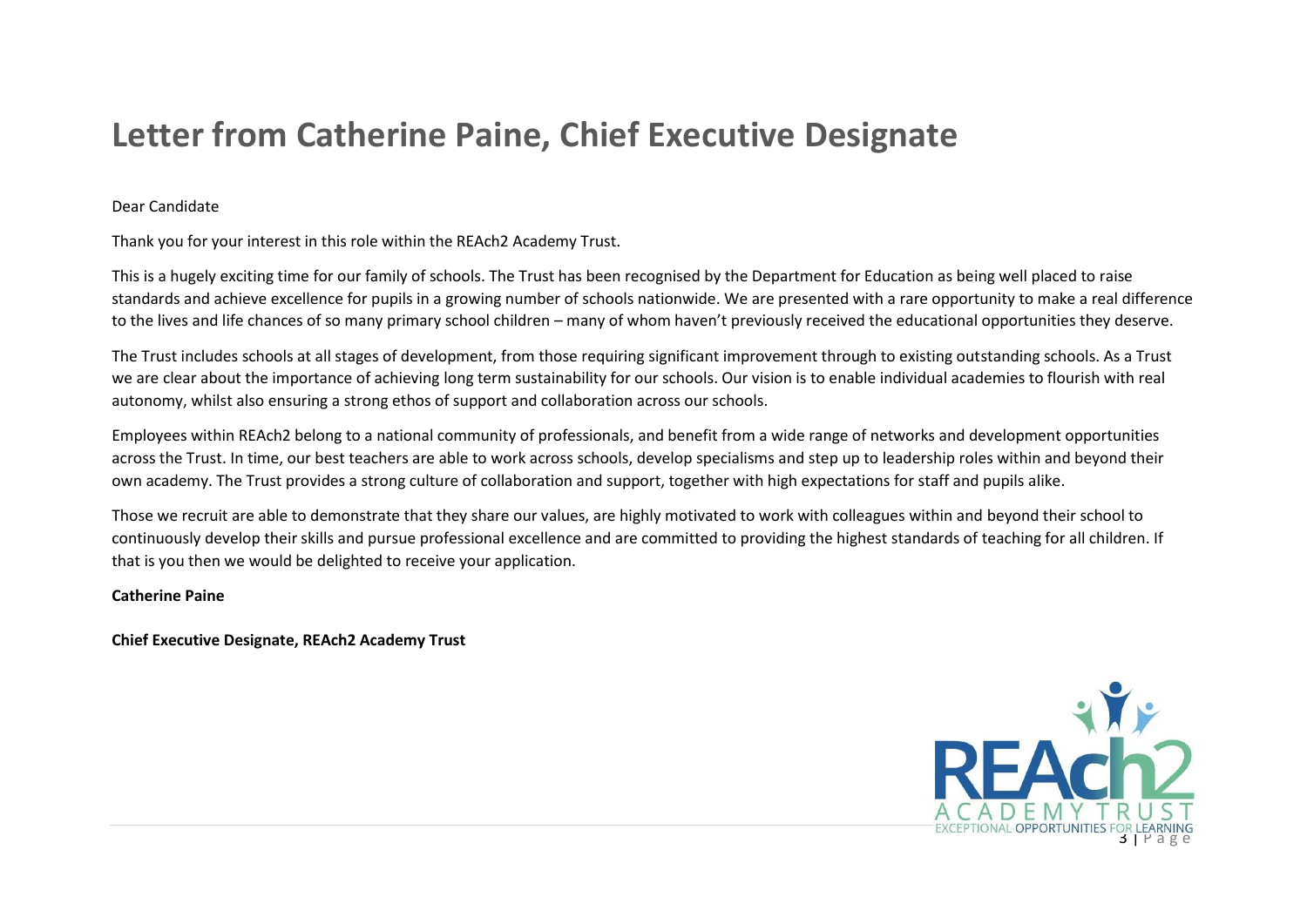### <span id="page-3-0"></span>**Letter from Mr Akhtar, Headteacher, Concordia Academy**

#### Dear Candidate,

Children have only one chance at receiving a quality education and it is the job of everyone at Concordia Academy to ensure that it is the best it could possibly be. We have an ambitious and dynamic vision for our school that includes setting a record of high-quality outcomes for all of our students.

Our school is underpinned by a blend of values such as respect, hard work and high expectations, coupled with innovations in relation to teaching and learning. We work together to embed a culture of success, high aspiration and reflection in which children can thrive and achieve. We want our students to have the confidence and knowledge to not just live but prosper in a modern, ever-changing society. We will equip them with the skills to succeed and the understanding that will enable them to make the most of the opportunities that they are given.

We are forward thinking in all we do. Our children will study a modern and innovative curriculum, our staff will have access to the very best and latest professional development that has the greatest impact on learning, and our school will be housed in outstanding facilities that are high-tech and custom built. Our goal will always be to improve on what we have done before.

As the headteacher of this vibrant, new school I am delighted to welcome you and I hope you will join us on our journey.

**Mr Akhtar**

**Headteacher**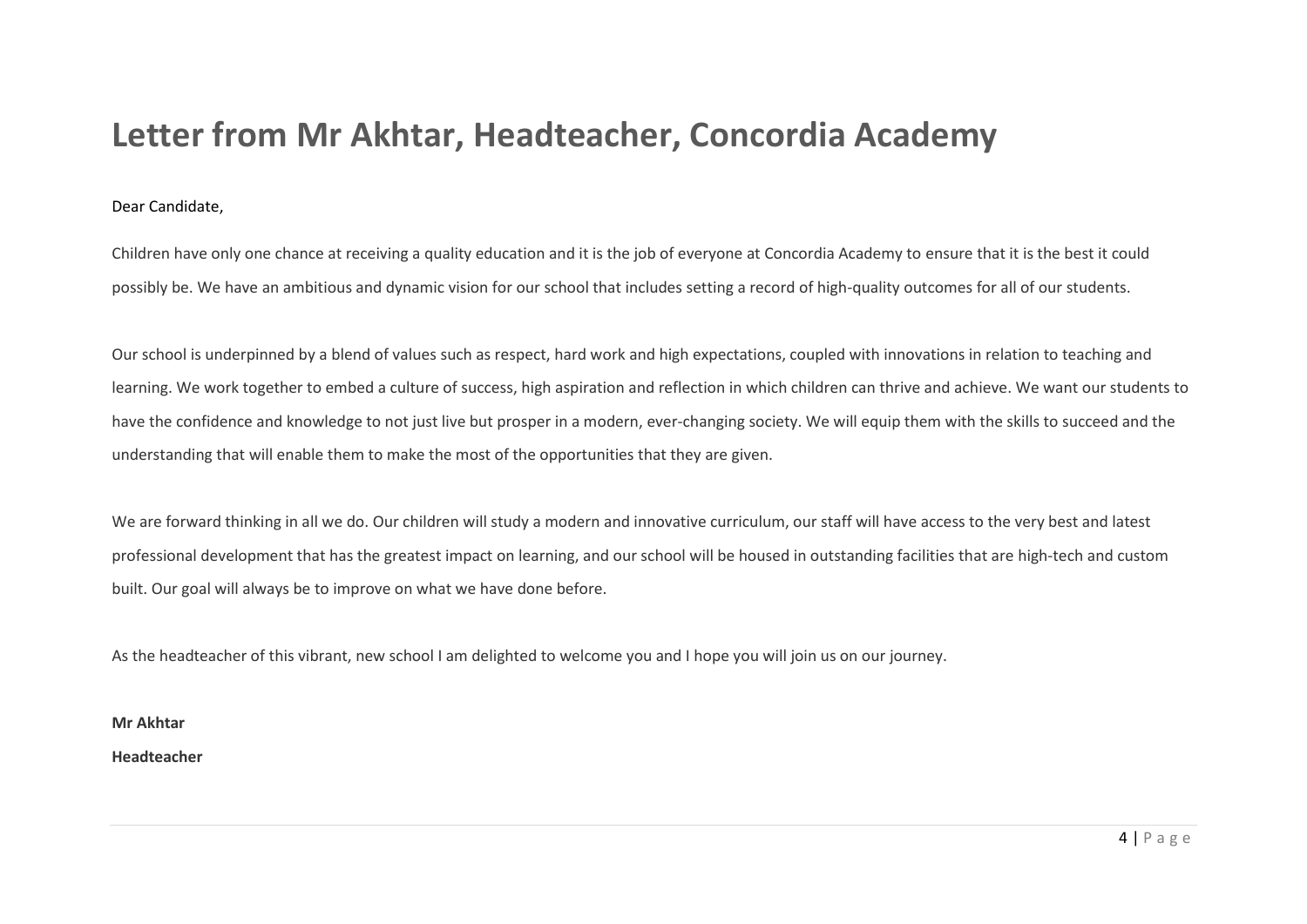### <span id="page-4-0"></span>**Our Cornerstones and Touchstones**

REAch2 is the Cornerstone of the Trust: providing a strong, responsible foundation from which every academy develops and grows. A cornerstone provides a subtle yet paramount role in the construction of a building and ensures that REAch2 is a trustworthy, accountable and inspirational organisation, delivering the best possible learning experience.

REAch2 is defined by the values of **excellence, quality, delivery and standards** – these features give the Trust its enduring attributes and its inherent reliability.

However, what gives each REAch2 Academy its uniqueness are the Touchstones of the Trust (seen on the right). Just as 500 years ago touchstones were used to test the quality of the gold they marked, so too our touchstones find what is precious and set these things apart. They are used to express the values and ethos of the Trust and describe what the Trust wants to be known for and how it wishes to operate.



With good **leadership**, we aspire to develop children academically, emotionally, physically and spiritually. We

notice talent and spot the 'possible' in people as well as the 'actual'. Developing potential across our Trust becomes a realisation that there is a future worth pursuing for everyone.

Children deserve **enjoyment** in their **learning** and the pleasure that comes from absorption in a task and achieving their goals. Providing contexts for learning which are relevant, motivating and engaging, release in children their natural curiosity, fun and determination.

**Inspiration** breathes energy and intent into our schools: through influential experiences, children can believe that no mountain is too high and that nothing is impossible.

REAch2 serves a wide range of communities across the country and we celebrate the economic, social, cultural and religious diversity that this brings: embracing **inclusion** ensures that we are a Trust that serves all, believing that everyone can succeed.

We take our **responsibility** seriously. We act judiciously with control and care. We don't make excuses, but mindfully answer for our actions and continually seek to make improvements.

REAch2 is a Trust that has a strong moral purpose, our **integrity** is paramount. Our mission is to change children's lives by providing the very best quality education we can. Through this, children can fulfil their potential, become happy, successful adults and contribute effectively and meaningfully to society. We welcome the fact that all our decisions and actions are open to scrutiny. You can learn more about REAch2 at our website: [www.reach2.org](http://www.reach2.org/)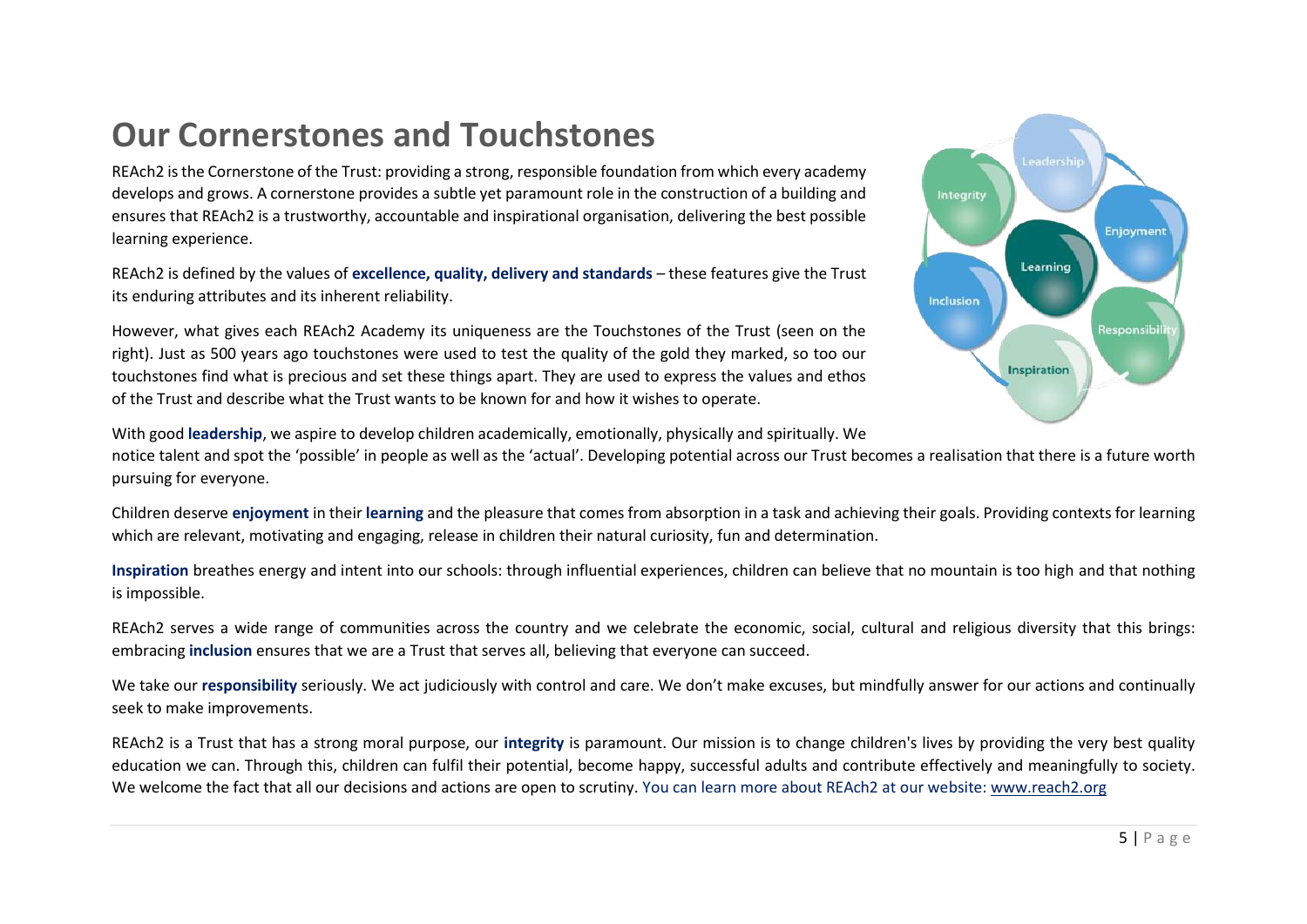### <span id="page-5-0"></span>**The role**

#### **Cleaner at Concordia Academy**

#### **Salary/Grade:** Grade 1/2 SCP 1-5 Pro Rata (£6279-£6677)

We require an experienced cleaner for our modern and vibrant school in Romford RM7. An **Enhanced DBS Certificate is essential** for this position.

We are seeking to recruit enthusiastic people to join our in-house cleaning team. The successful candidates will be responsible for ensuring the school environment is maintained to a high standard of cleanliness.

Working 12.5 hours per week from 3:30pm to 6:00pm term time, you will be responsible for cleaning and ensuring that the site is well presented, free from litter and dirt, and that all toilets are checked, cleaned and stocked.

Applicants will be expected to have experience of cleaning to a high standard, be able to follow instructions including COSHH and be confident in the use of relevant cleaning equipment. The role may include some manual handling and applicants will need to be in good health and physically fit.

If you feel strongly about providing an excellent service, are willing to work hard and keen to join an efficient team, please contact the school to receive an application form or alternatively an application form can be downloaded from the school website: www.concordiaacademy.co.uk

The school is committed to safeguarding and promoting the welfare of children and expect all staff and volunteers to share this commitment. Offers of employment are subject to a satisfactory enhanced DBS disclosure and other employment checks.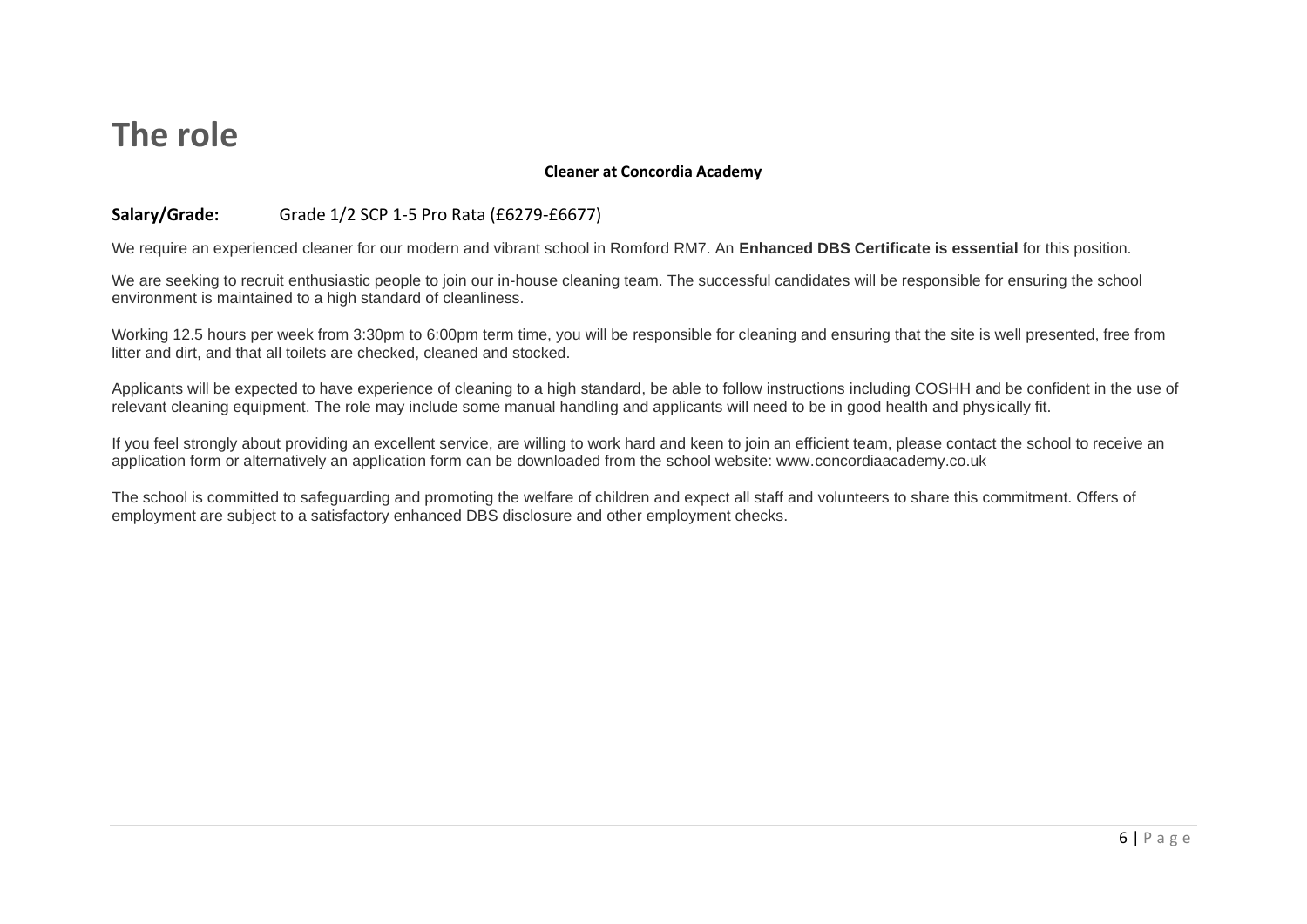### <span id="page-6-0"></span>**The application**

You are invited to submit an application form to Ms Clarke (School Business Manager) at info@concordiaacademy.co.uk.

REAch2 Academy Trust have an Equal Opportunities Policy for selection and recruitment. Applicants are requested to complete the Trust's online [Equality & Diversity Monitoring Form](https://forms.office.com/Pages/ResponsePage.aspx?id=EGorfMwEtEi30d9QFOXXNJ4DEcgd411KhzIQrNunT_hUMlJXTkhNVlE0SlhKV0FWTEk2Wkw1TTUwRS4u) separately.

In accordance with our Safeguarding Policy the successful candidate will be required to have an enhanced DBS check.

To arrange an informal discussion please contact Ms Clarke (School Business Manager) on 01708 932710.

#### <span id="page-6-1"></span>**The application process and timetable**

| <b>Application deadline:</b> | Friday 27 May 2022 at midday                    |
|------------------------------|-------------------------------------------------|
| <b>School visits:</b>        | Contact the school office to arrange a visit    |
| Interviews:                  | Applications will be considered upon submission |
| <b>Contract details:</b>     | Permanent                                       |
| Salary:                      | SCP 1-5                                         |
| <b>Start date:</b>           | September 2022                                  |

The candidates selected for interview will be informed after shortlisting and full details of the interview programme will be provided.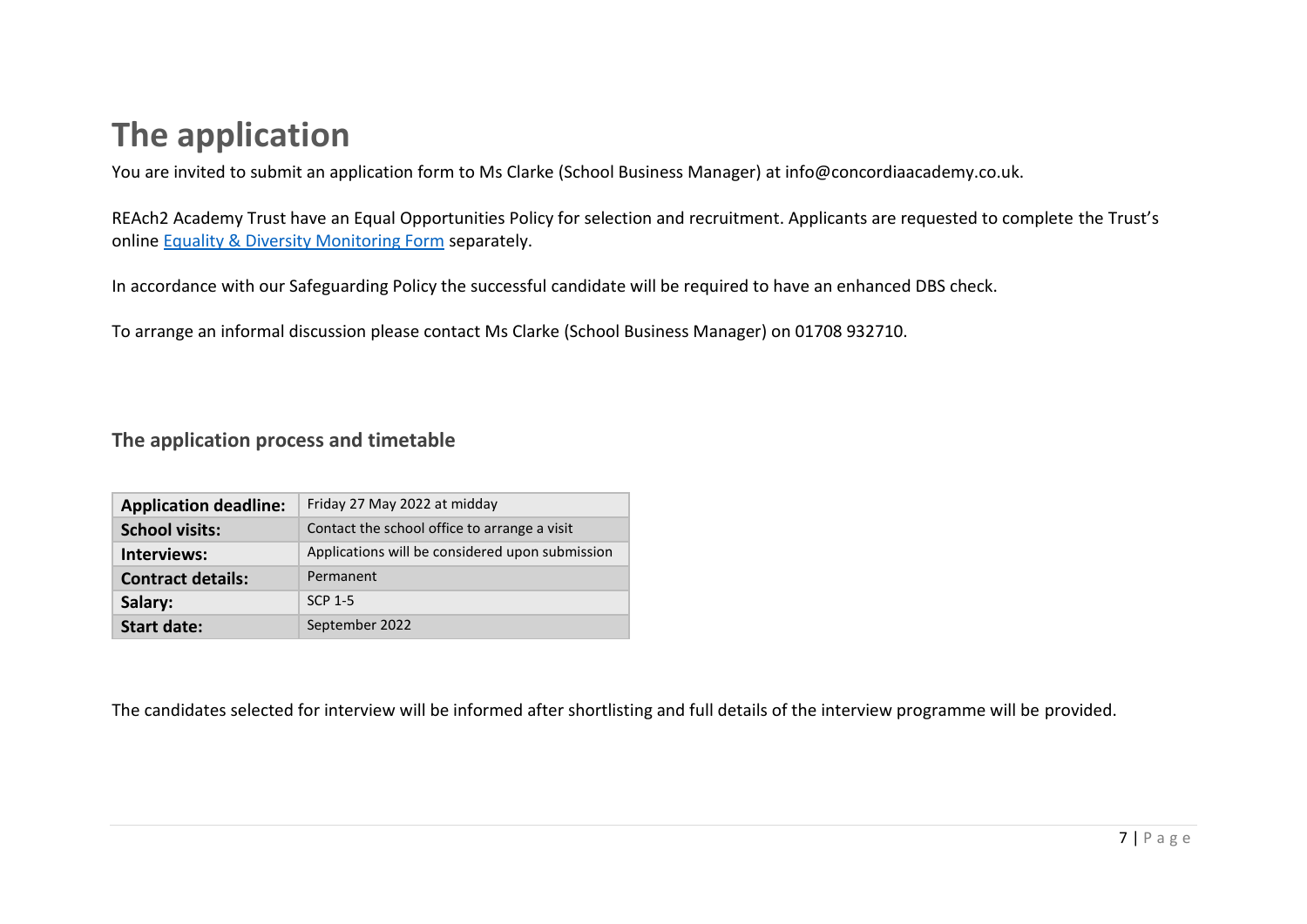### <span id="page-7-0"></span>**Safeguarding, Safer Recruitment and Data Protection**

At REAch2 we recognise that those who work in an academy are in a unique position in their care of children. The responsibility for all staff to safeguard pupils and promote their welfare, as stated in Section 175 of the Education Act (2002) is one that is central to our ethos, our policies and our actions. All children are deserving of the highest levels of care and safeguarding, regardless of their individual characteristics or circumstances, and we are committed to applying our policies to ensure effective levels of safeguarding and care are afforded to all our pupils.

We will seek to recruit the best applicant for the job based on the abilities, qualifications, experience as measured against the job description and person specification. The recruitment and selection of staff will be conducted in a professional, timely and responsive manner and in compliance with current employment legislation, and relevant safeguarding legislation and statutory guidance.

All information is stored securely and any information supplied by unsuccessful candidates will be destroyed through a confidential waste system six months after the decision has been communicated, in accordance with our information and records retention policy.

The Trust ensures all applicant data is stored and processed appropriately. For further details on how your information will be managed during the recruitment process please refer to our [Privacy Notice for Job Applications.](https://reach2.org/wp-content/uploads/2020/01/Privacy-Notice-Job-Applications.pdf)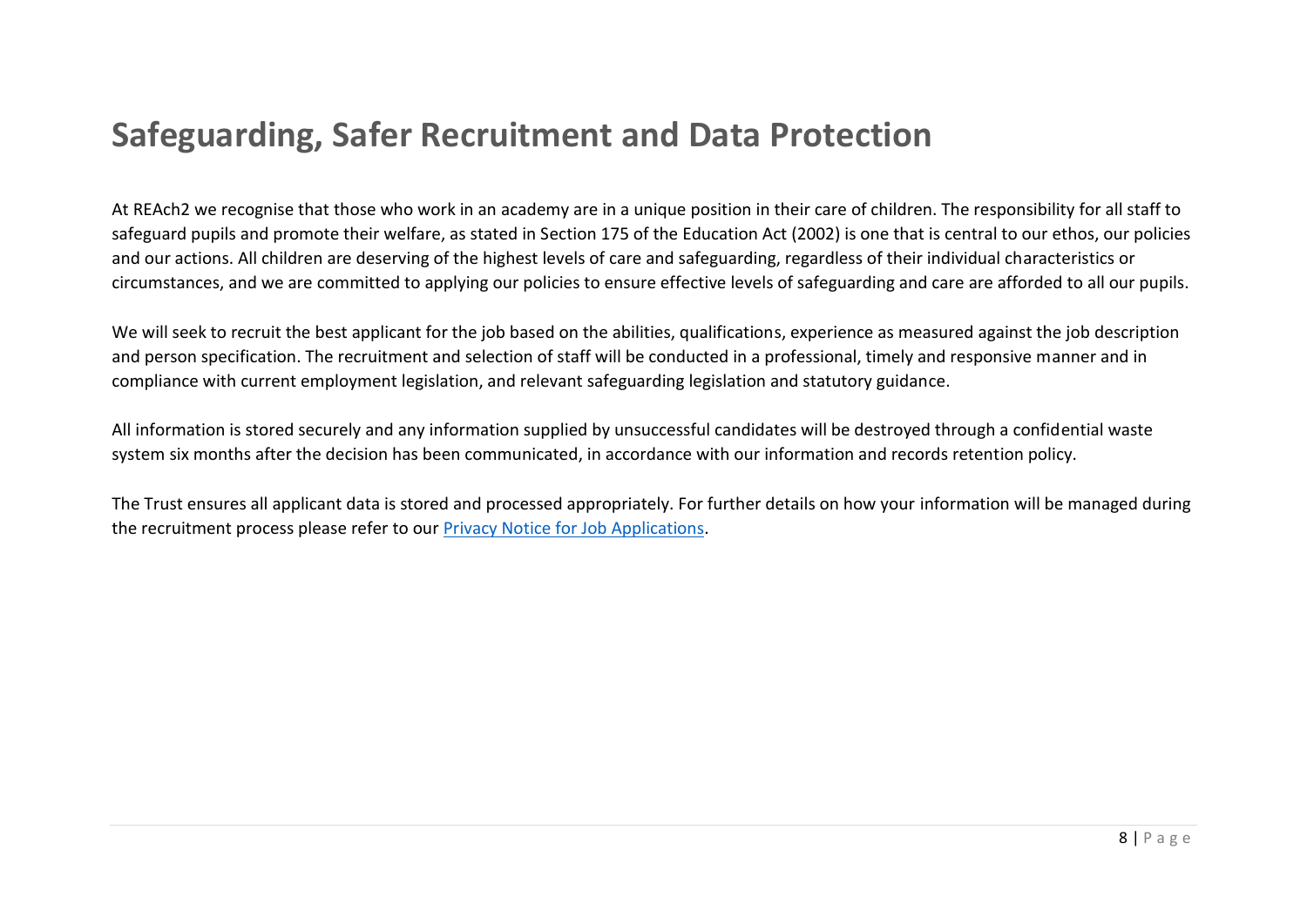

### <span id="page-8-0"></span>**Job Description**

| Post:                  | Cleaner                                                            |  |
|------------------------|--------------------------------------------------------------------|--|
| Hours:                 | 3.30pm-6.00pm (12.5 hours per week)                                |  |
| Weeks:                 | 39 weeks (term-time) and 1 week worked throughout school holidays. |  |
| <b>Responsible to:</b> | Premises Manager/School Business Manager                           |  |
| Salary/Grade:          | Grade 1/2 SCP 1-5 Pro Rata                                         |  |
|                        | (£6110-£6562)                                                      |  |

#### **Core Purpose**

General cleaning of classrooms, corridors, toilets and sanitising of hard surfaces and high touch points.

The successful candidate will be responsible for ensuring the school environment is maintained to a high standard of cleanliness.

Applicants will be expected to have experience of cleaning to a high standard, be able to follow instructions including COSHH and be confident in the use of relevant cleaning equipment. The role may include some manual handling and applicants will need to be in good health and physically fit

#### **Responsible for:**

- To ensure that all equipment, chemicals, and additional resources are treated with respect and are kept safe during and after use.
- To assist individually or as part of a team the cleaning of designated areas within the school premises as directed by the line manager to ensure they are kept in a clean and hygienic condition.
- To carry out all cleaning tasks and duties as specified and directed by the line manager in accordance with the appropriate cleaning standards and specific school policy.
- To ensure that all cleaning tasks and duties are carried out in a safe and proper manner utilising the appropriate equipment and chemicals.
- To ensure that due care and attention is taken at all times with regard to health and safety and all practices and procedures.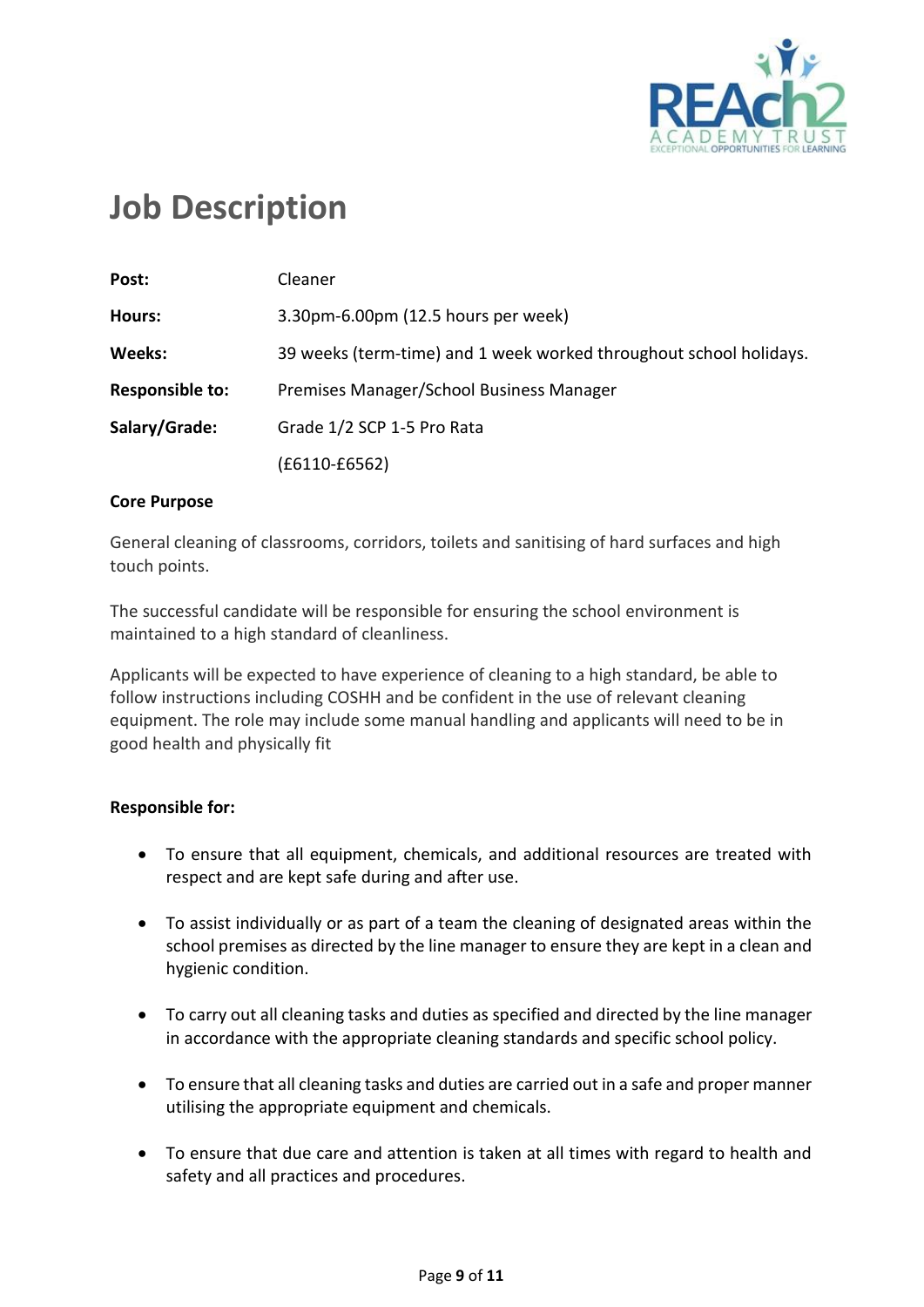

- To attend meetings and participate in training as required
- To ensure that the site is well presented, free from litter and dirt, and that all toilets are checked, cleaned and stocked.

To undertake any other duties commensurate with the level of post, as required to ensure the efficient and effective running of the school.